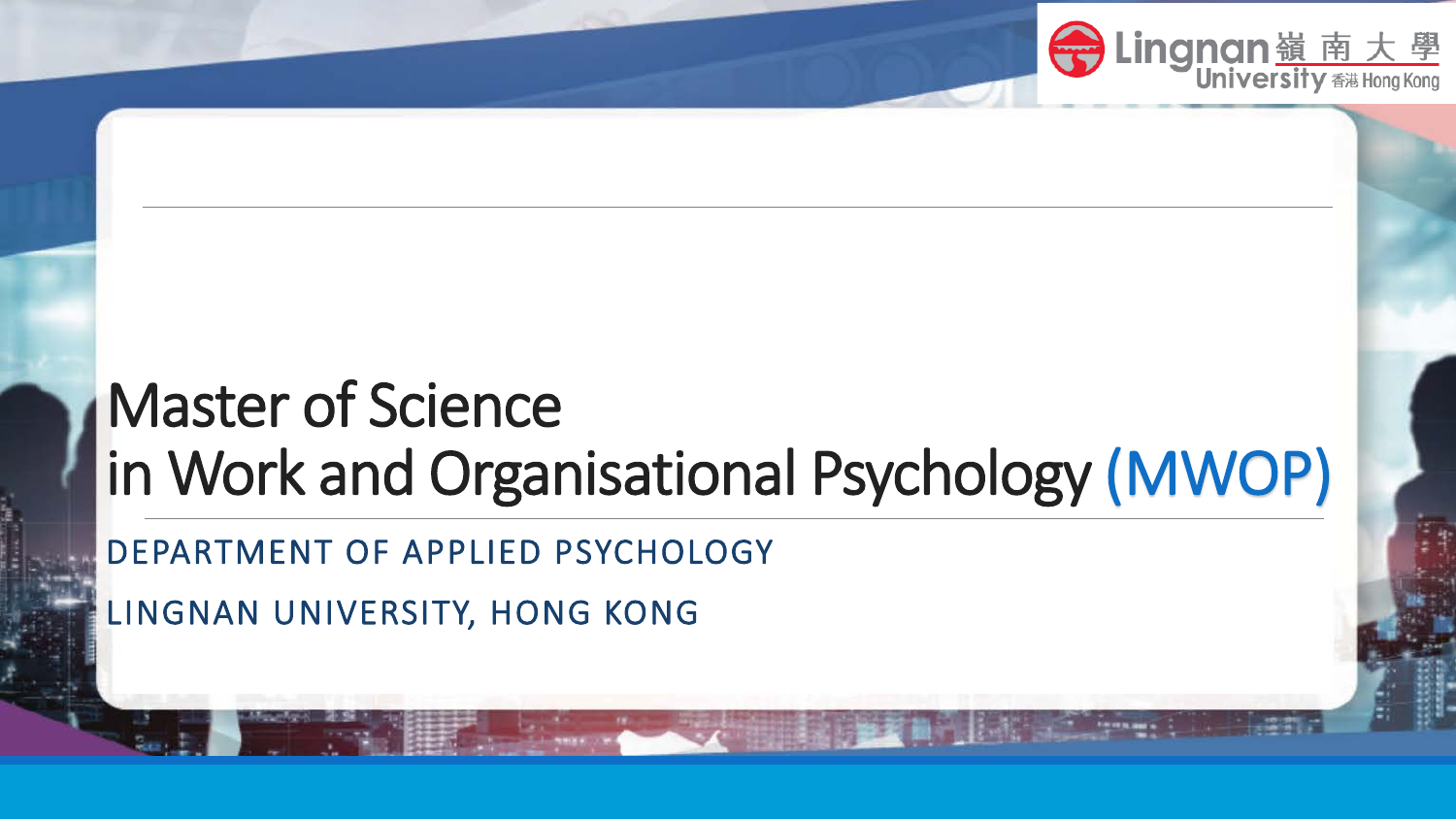

### Focuses on modern work and organizational psychology

- **Personnel psychology**
- **Organisational psychology**
- **Occupational psychology**
- **Psychology of IT in the workplace**
- **Interpersonal skills in organisations**
- **Knowledge and skills in coaching and counselling, conflict management, and social problem-solving in the workspace**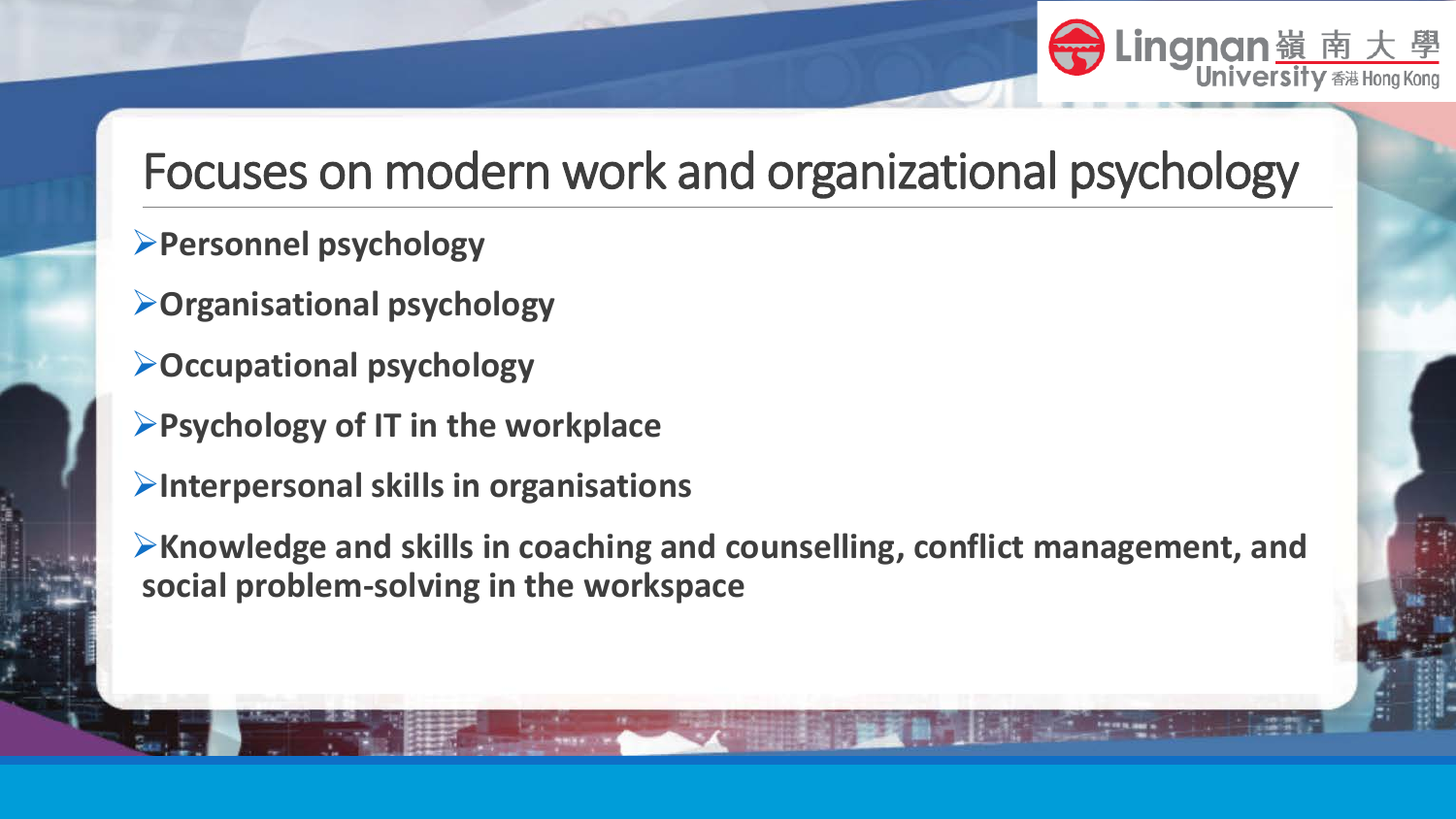

## Embrace talent Master Success

- **Scientific and evidence-based**
- **Comprehensive career support**
- **Double Master Degree**
- **Flexible study mode**
- **International faculty collaborated with reputable overseas universities**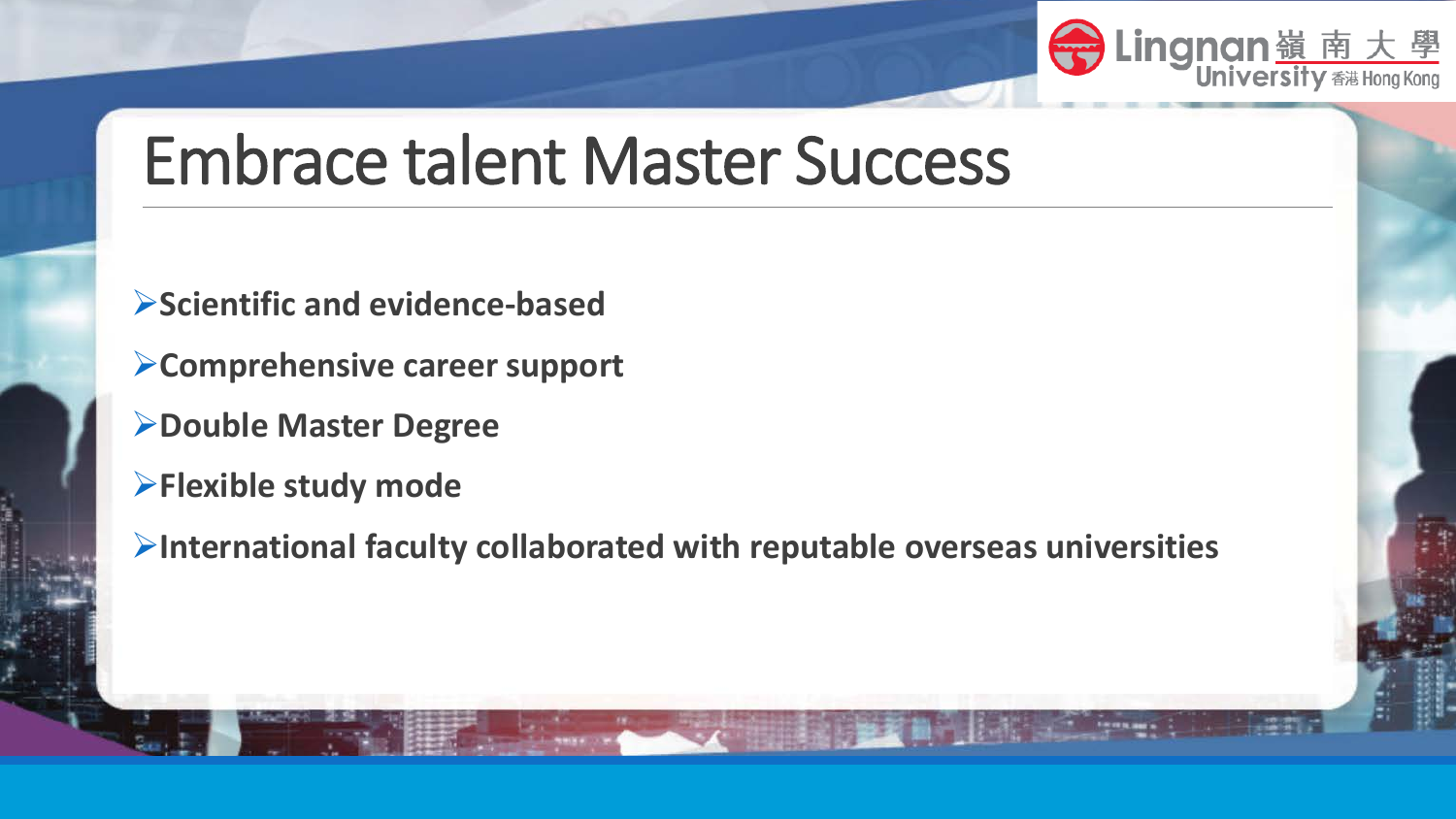

## Scientific and evidence-based

**Grounded in science work of organizational psychology, MWOP helps you excel in the data-driven world of modern management.** 

**It uses scientific research into human behavior to develop workplace solutions, as well as enhance occupational health and well-being.**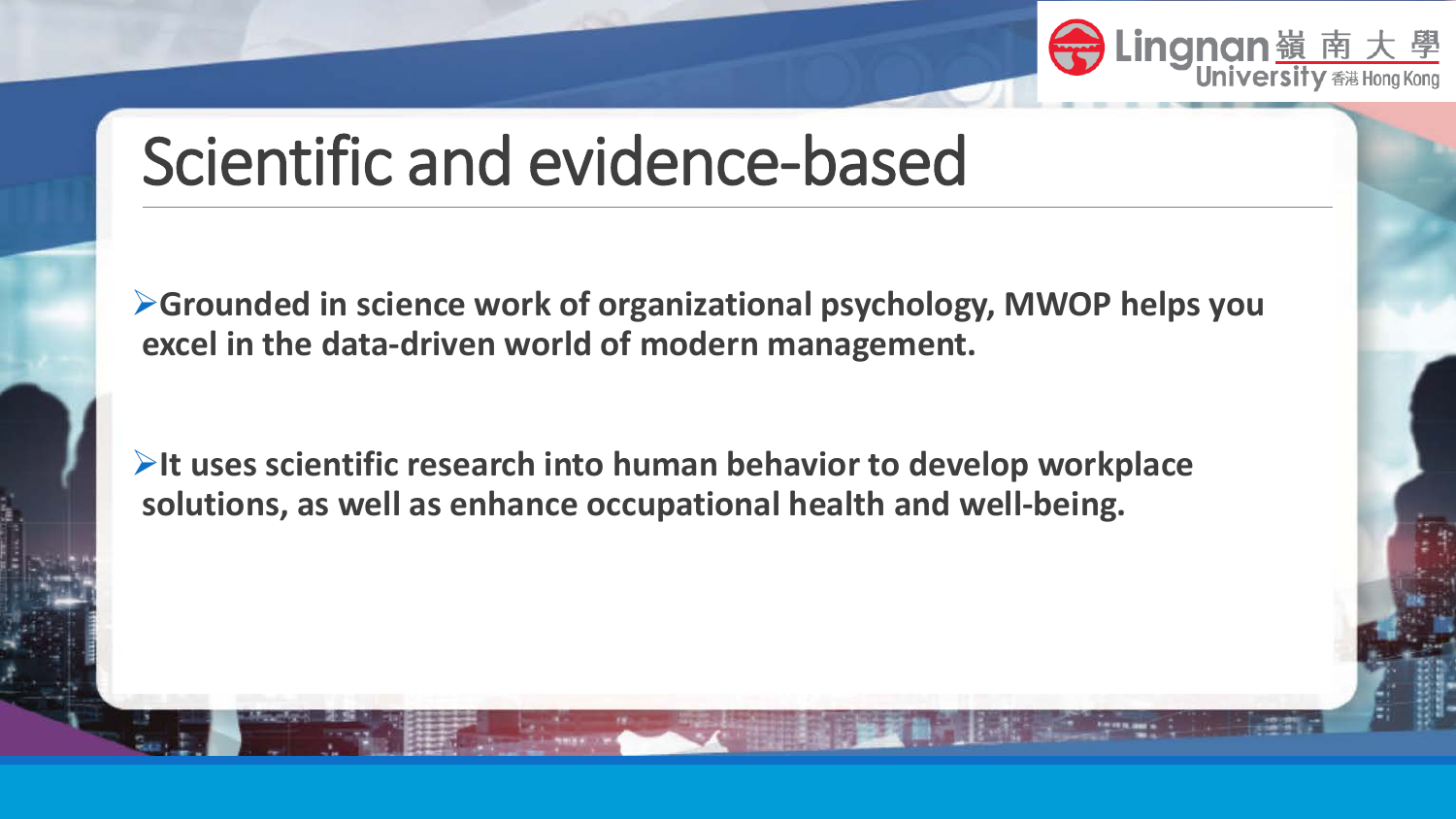

## Comprehensive career support

- **MWOP provides exclusive tailored career support for students to systematically explore and develop themselves in the HR and Consulting fields.**
- **Provide a platform for different students to share experiences.**
- **Help student looking for internship.**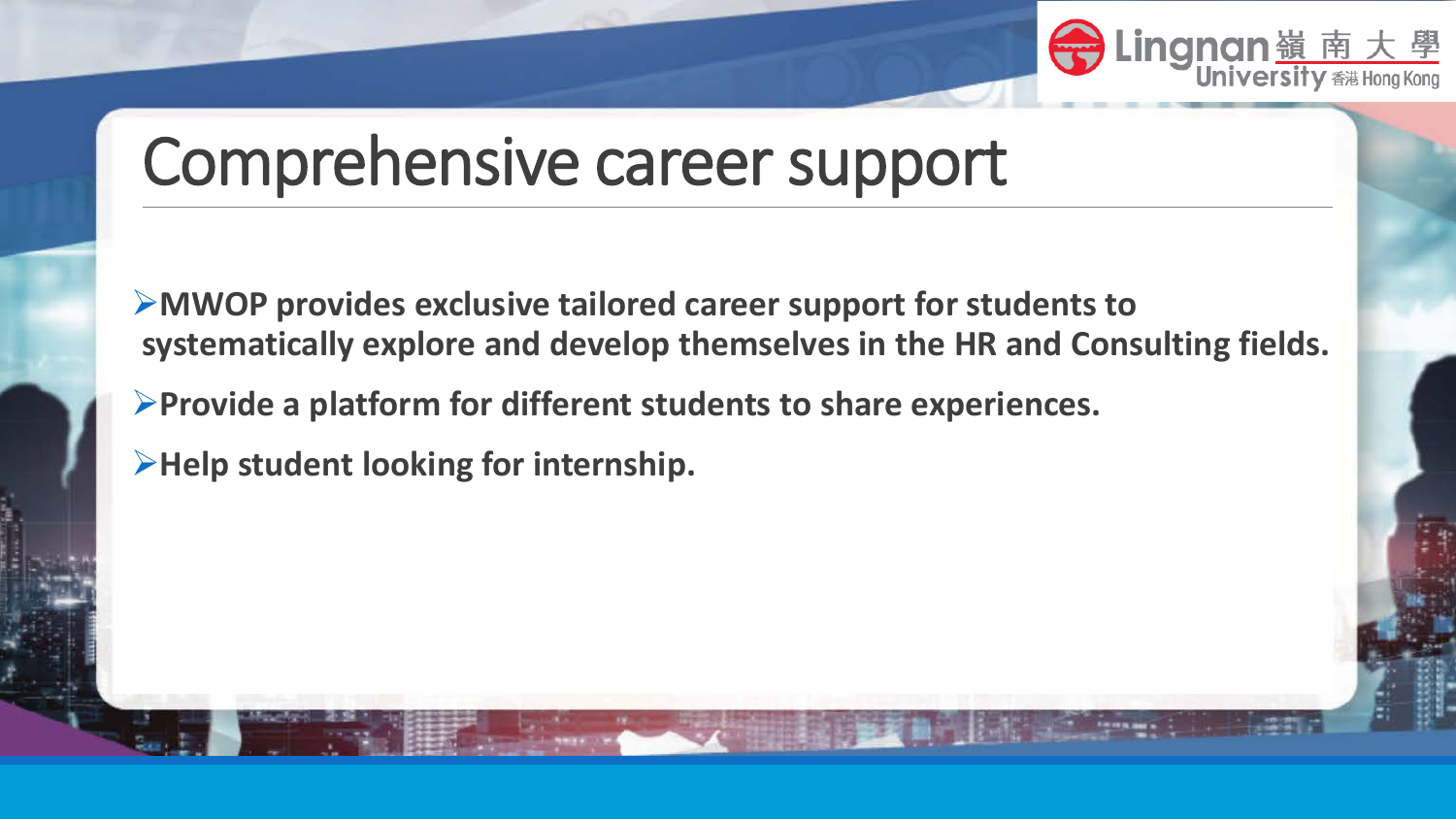

### Cooperation with Beijing Normal University

**Cooperates closely with Master of Applied Psychology (MAP) Programme of Beijing Normal University**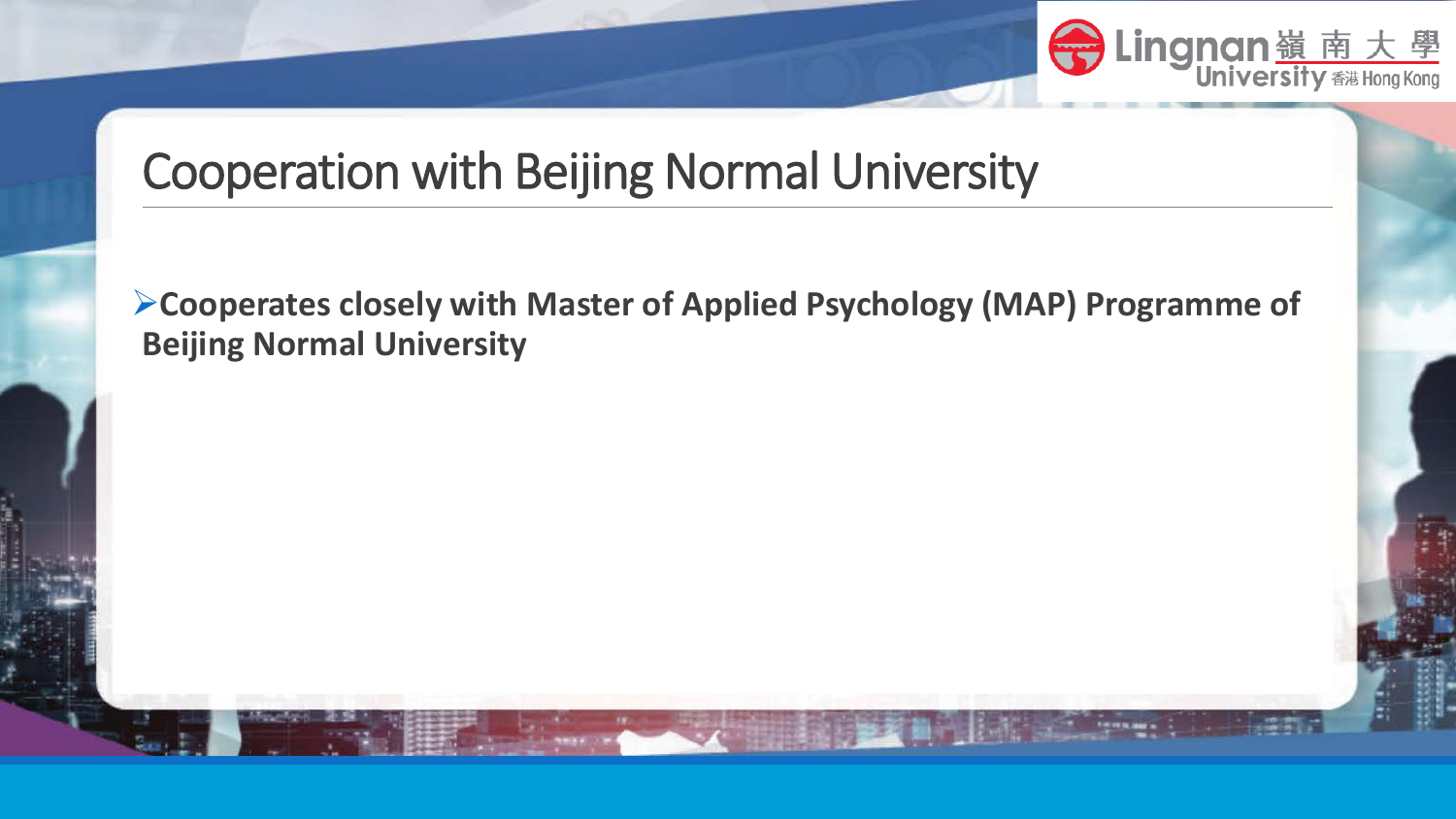

## Flexible study mode

**One-year full-time and two-year part-time study**

**30 credits in 10 courses (5 required, 5 electives)**

**Each course typically includes weekly lecture/seminar of 3 hours**

**2 Intakes per year (Sept & Jan)**

**On-site visits and potential internship will be organized**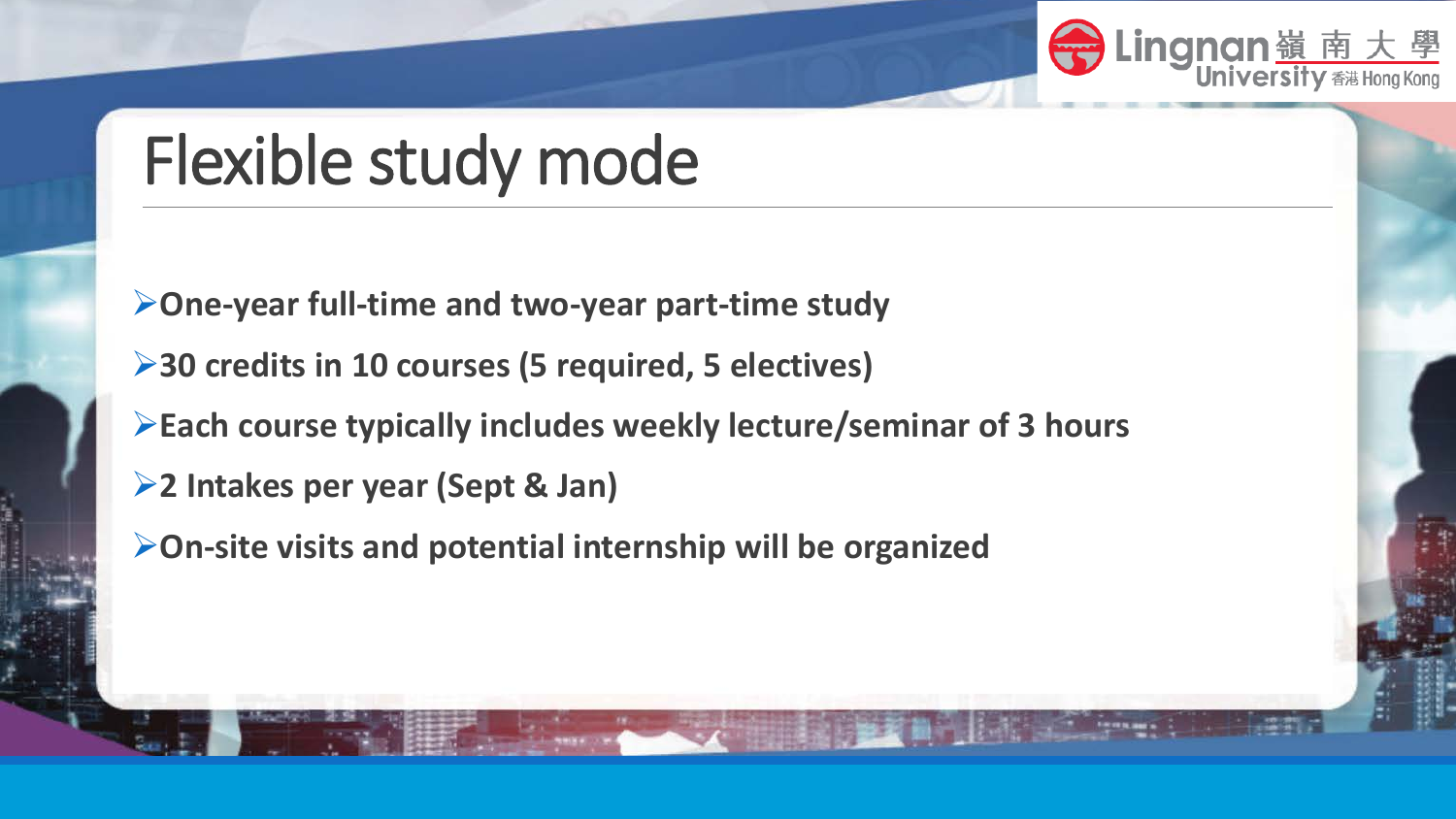

# The Programme

#### **Required Courses**

- 1. Psychology and Work Today: An Introduction to Work Psychology
- 2. Personnel Psychology
- 3. Organizational Psychology
- 4. Occupational Health Psychology
- 5. Research Methods in Work Psychology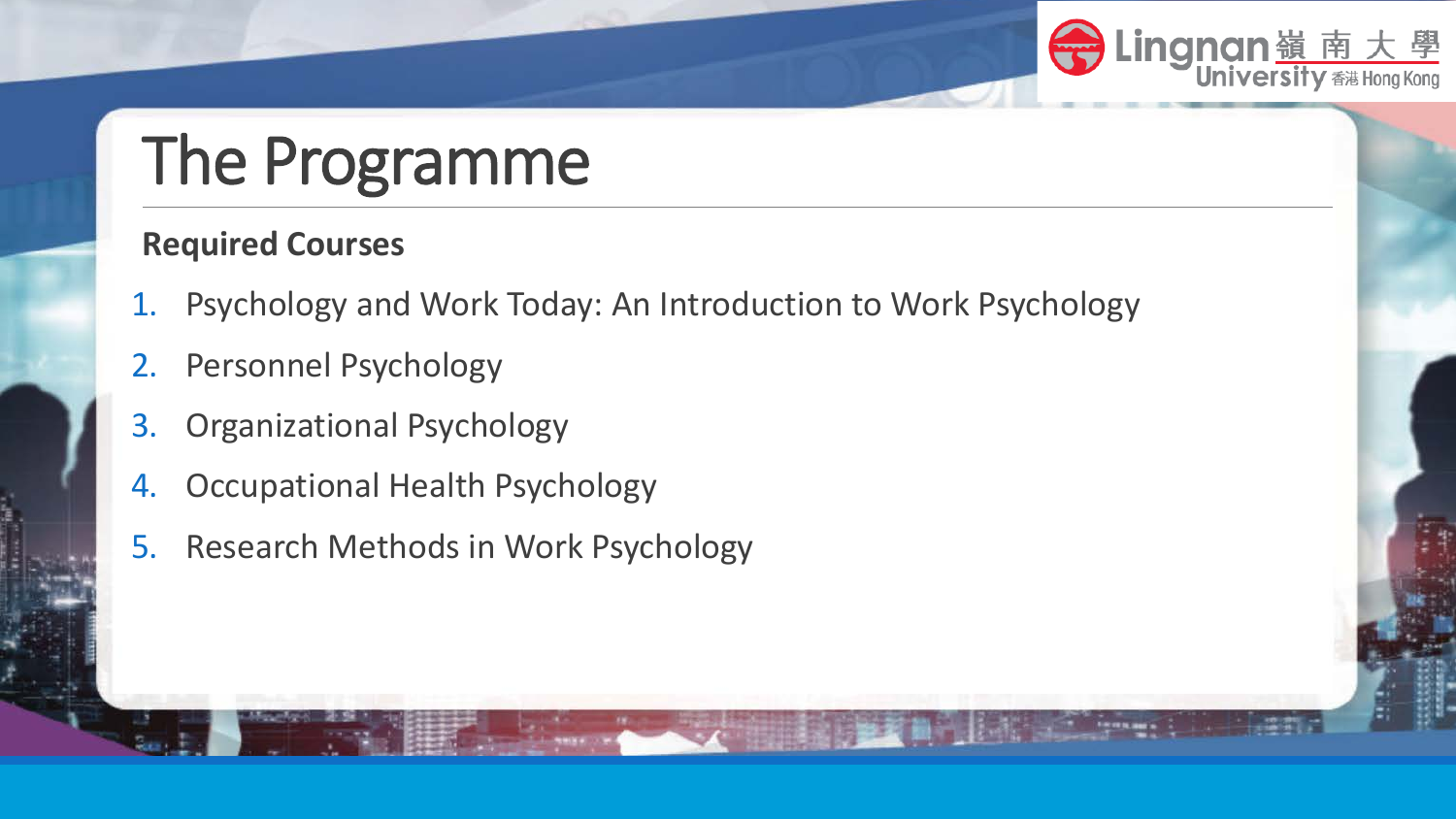

# The Programme

#### **Electives Courses**

- 1. Psychology of IT at Work
- 2. Human Relationship and Interpersonal Skills in Organisations
- 3. Seminar on Selected Issues in Work and Organizational Psychology
- 4. Consumer Psychology
- 5. Coaching and Counselling in the Workplace
- 6. Applied Positive Psychology at Work
- 7. Social Problem Solving and Decision Making in the Modern World
- 8. Guided Research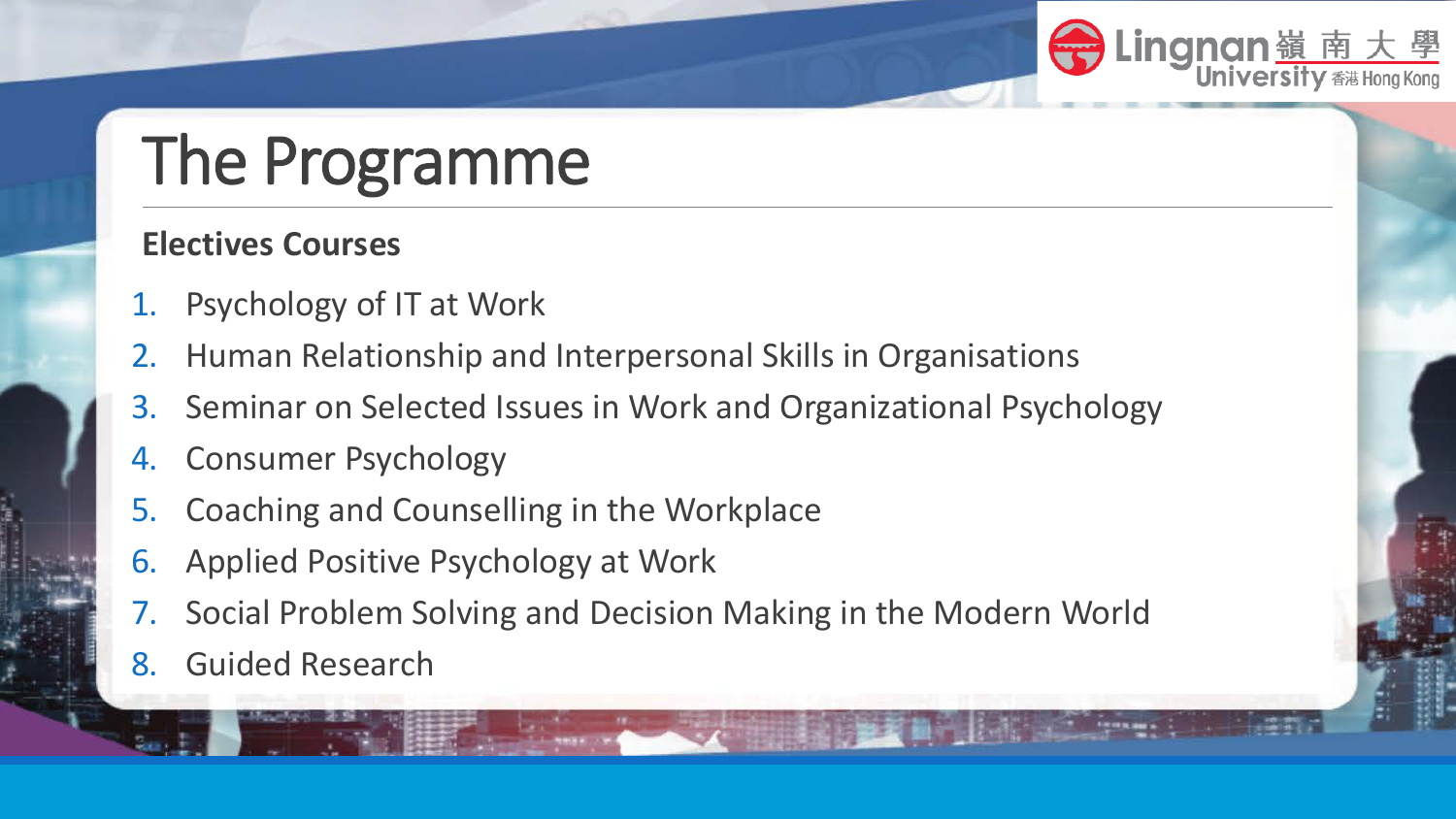

## International faculty

**The staff involved in teaching the MSc programme are mainly full-time faculty members at Lingnan University. They have extensive teaching, professional and research experience in their fields.**

**Most of them obtained their PhD from universities in Hong Kong, United Kingdom, the Netherlands, Australia, New Zealand, and the United States, and have been involved in teaching and research in these countries for many years**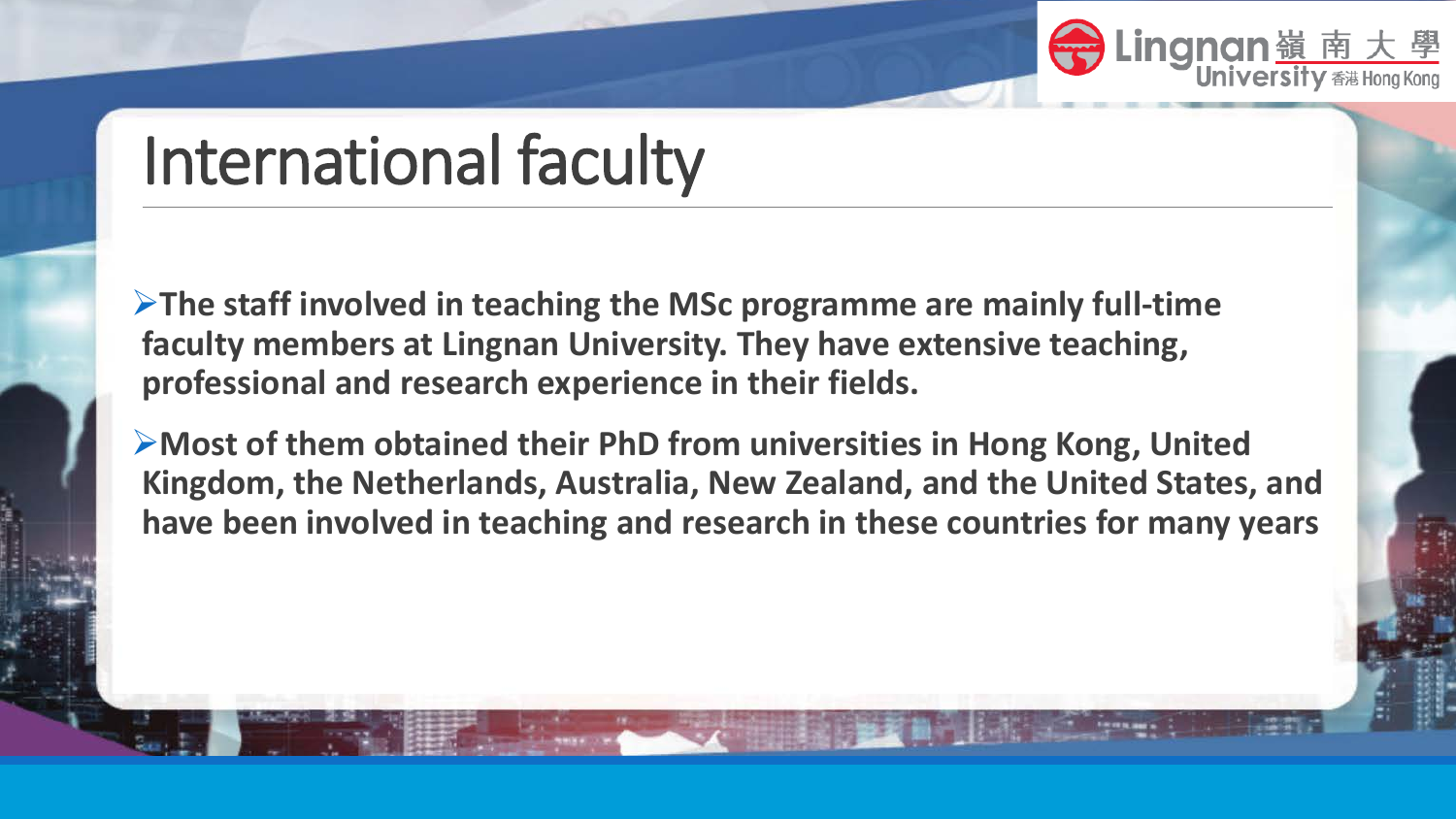

#### Collaboration and Connection with reputable overseas universities

- **Beijing Normal University**
- *Renmin University of China*
- **Sun Yat-Sen University**
- **Erasmus University Rotterdam**
- **University of South Florida**
- **Taiwan Tunghai University**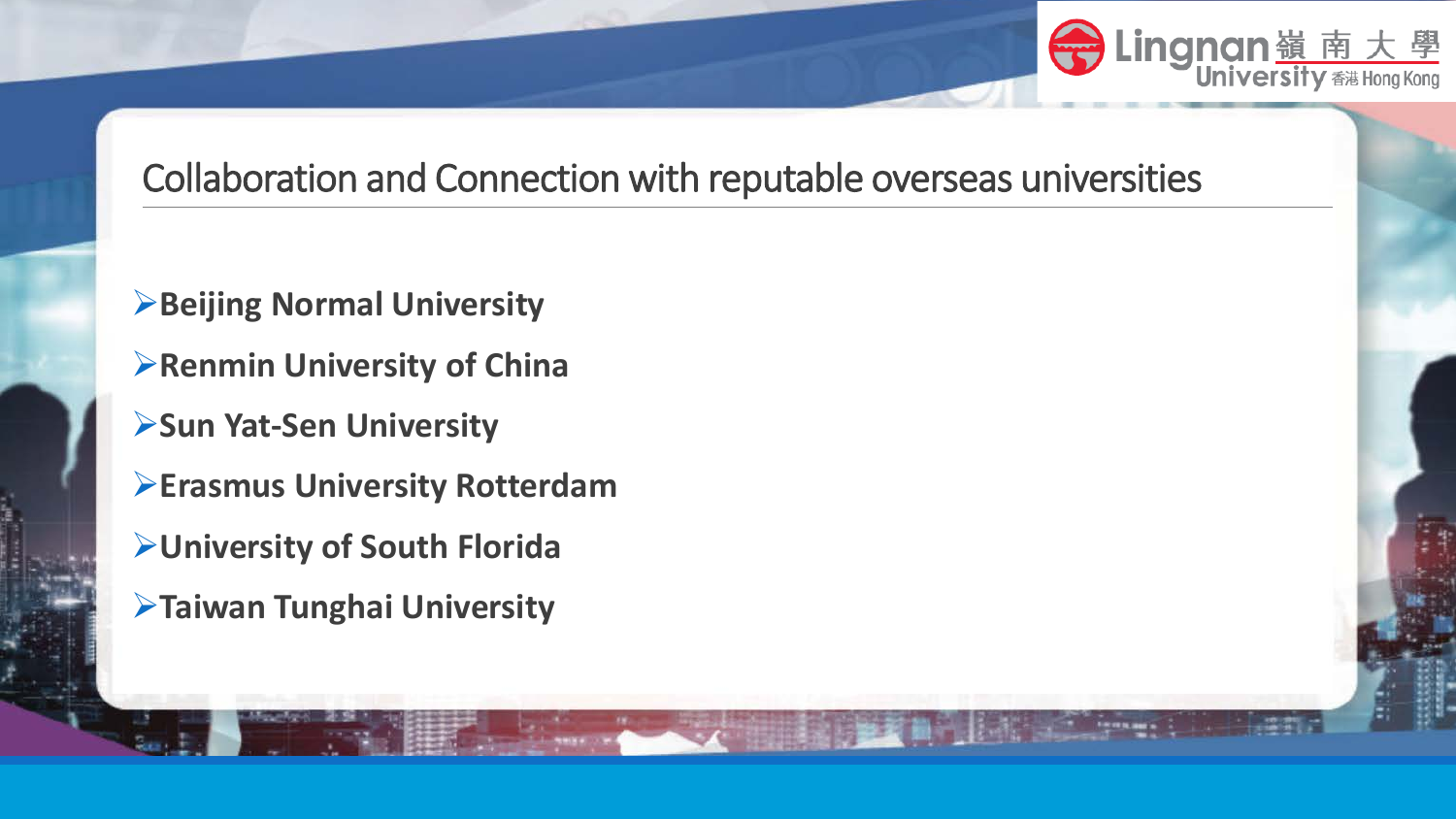

### Career prospects

**Prepare students for a managerial career in the training and other branches of HR departments in healthcare, banking, communications, estate management, construction, IT, retail and other sector, as well as HR service providers such as outsourcing consultants, recruitment consultants, salary analyst, etc. Graduates can also choose to pursue further studies abroad or in Hong Kong.**

**Non-local graduates can be granted a one-year extension of visa to search for job.**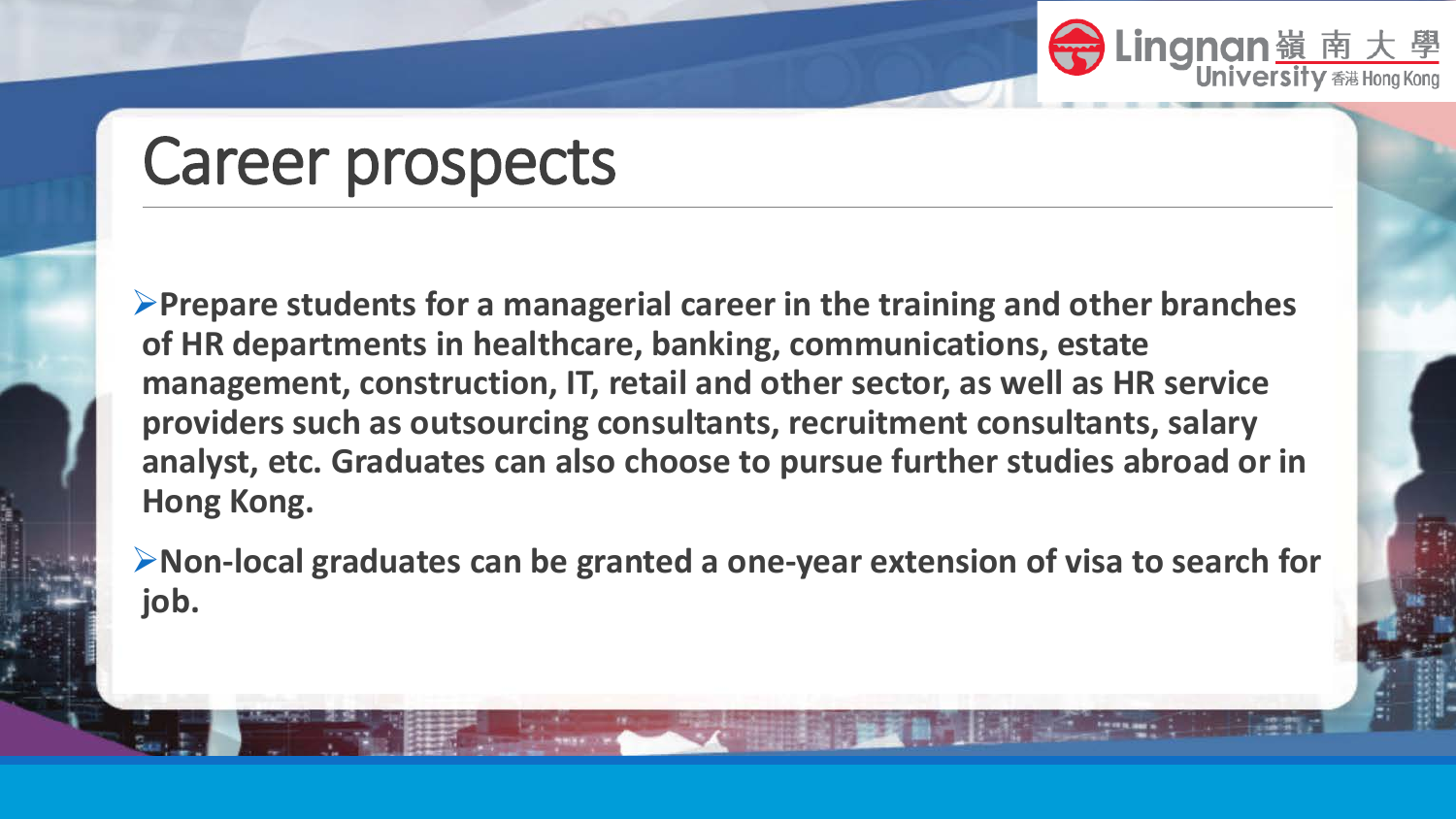

## Admission

 $\triangleright$  To be eligible for entry into this programme, candidates should have:

i. A **bachelor's degree** awarded by a tertiary education institution recognised for this purpose by the University;

ii. An applicant whose degree is not from a tertiary institution in Hong Kong or an English-<br>speaking country should **obtain a minimum score of 550 (paper-based test) or 79 (internet-**<br>based test) in the Test of English as **the International English Language Testing System (IELTS)**, or an equivalent score in a recognized test;

- iii. **Interviews** may be conducted when needed
- Non-psychology degree holders are required to take a pre-entry course which is normally conducted before the commencement of the MSc programme

Tuition Fee: **HKD \$155,000**